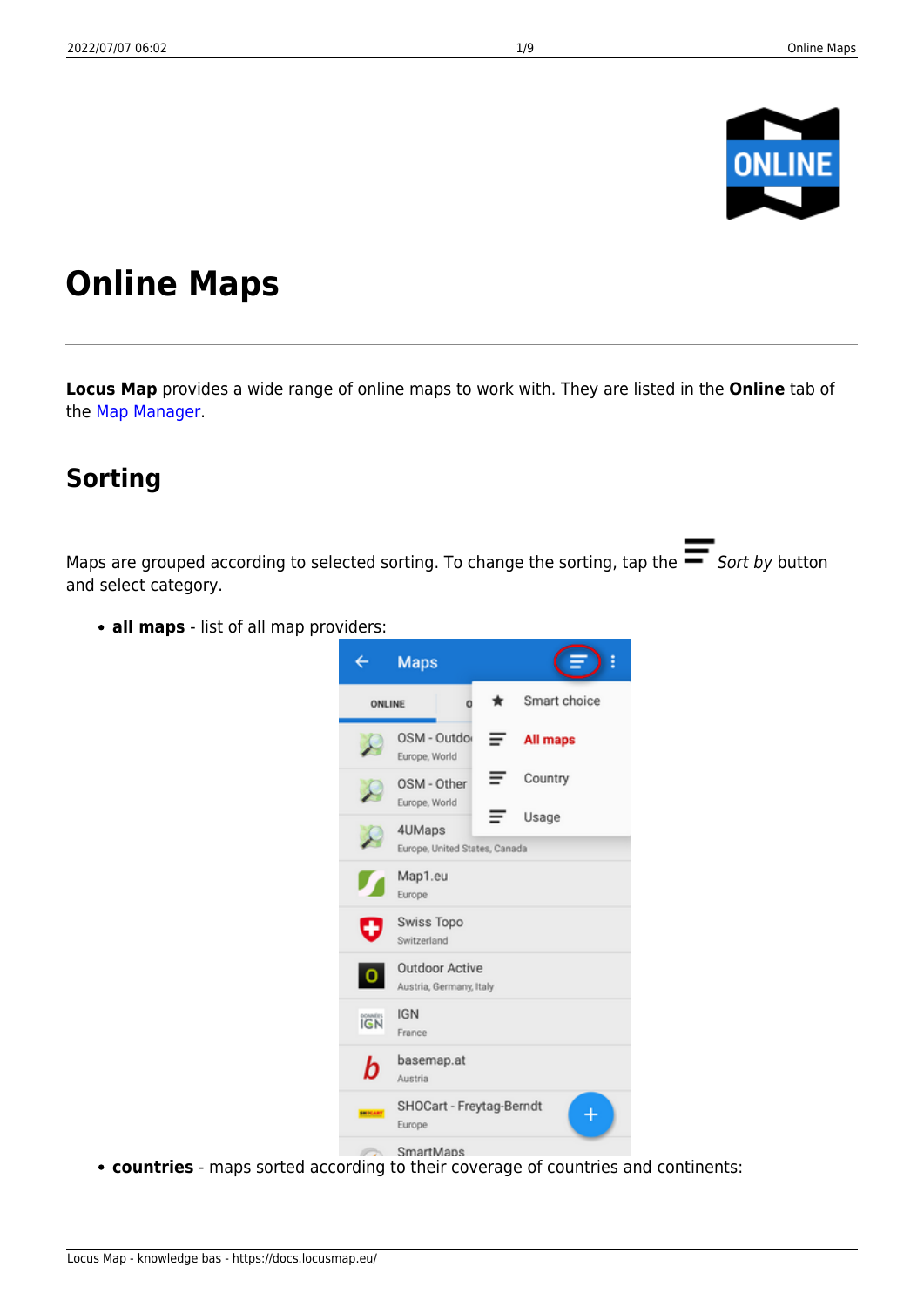| <b>Maps</b>                                                          |          | ŧ              |  |  |  |
|----------------------------------------------------------------------|----------|----------------|--|--|--|
| o<br><b>ONLINE</b>                                                   | *        | Smart choice   |  |  |  |
|                                                                      | All maps |                |  |  |  |
| World                                                                |          | <b>Country</b> |  |  |  |
| Europe                                                               |          | Usage          |  |  |  |
| Austria                                                              |          |                |  |  |  |
| Summer<br>$\mathbf{o}$<br>$\vdots$<br>Hiking, Cyclo (Outdoor Active) |          |                |  |  |  |
| Winter<br>$\mathbf{o}$<br>$\ddot{.}$<br>Winter/ski (Outdoor Active)  |          |                |  |  |  |
| Satellite<br>b<br>$\vdots$<br>Photo/Satellites (basemap.at)          |          |                |  |  |  |
| OpenMaps<br>$\vdots$<br>Hiking (OpenMaps)                            |          |                |  |  |  |
| Canada<br>н                                                          |          |                |  |  |  |
| Czech Republic                                                       |          |                |  |  |  |

**usage** - maps sorted according to their purpose - hiking, cycling etc.:

| ←                      | <b>Maps</b>                                                    |        |              | Ì        |  |
|------------------------|----------------------------------------------------------------|--------|--------------|----------|--|
| <b>ONLINE</b>          |                                                                | *<br>o | Smart choice |          |  |
| 88                     | <b>URY</b>                                                     | $=$    | All maps     |          |  |
| ▄                      | Road                                                           |        | Country      |          |  |
| ⊟                      | Transport                                                      | =      | <b>Usage</b> |          |  |
| ⋉                      | Aero                                                           |        |              |          |  |
| ÷                      | Glider<br>Switzerland (Swiss Topo)                             |        |              | $\vdots$ |  |
|                        | Navigation Charts<br>$\vdots$<br>lesri<br>World (ESRI special) |        |              |          |  |
|                        | Airspace<br>Germany (ICAO)                                     |        |              | ።        |  |
| ۱o<br>Photo/Satellites |                                                                |        |              |          |  |
| Winter/ski             |                                                                |        |              |          |  |
| Nautical               |                                                                |        |              |          |  |

**smart choice** - only last used and the most used maps: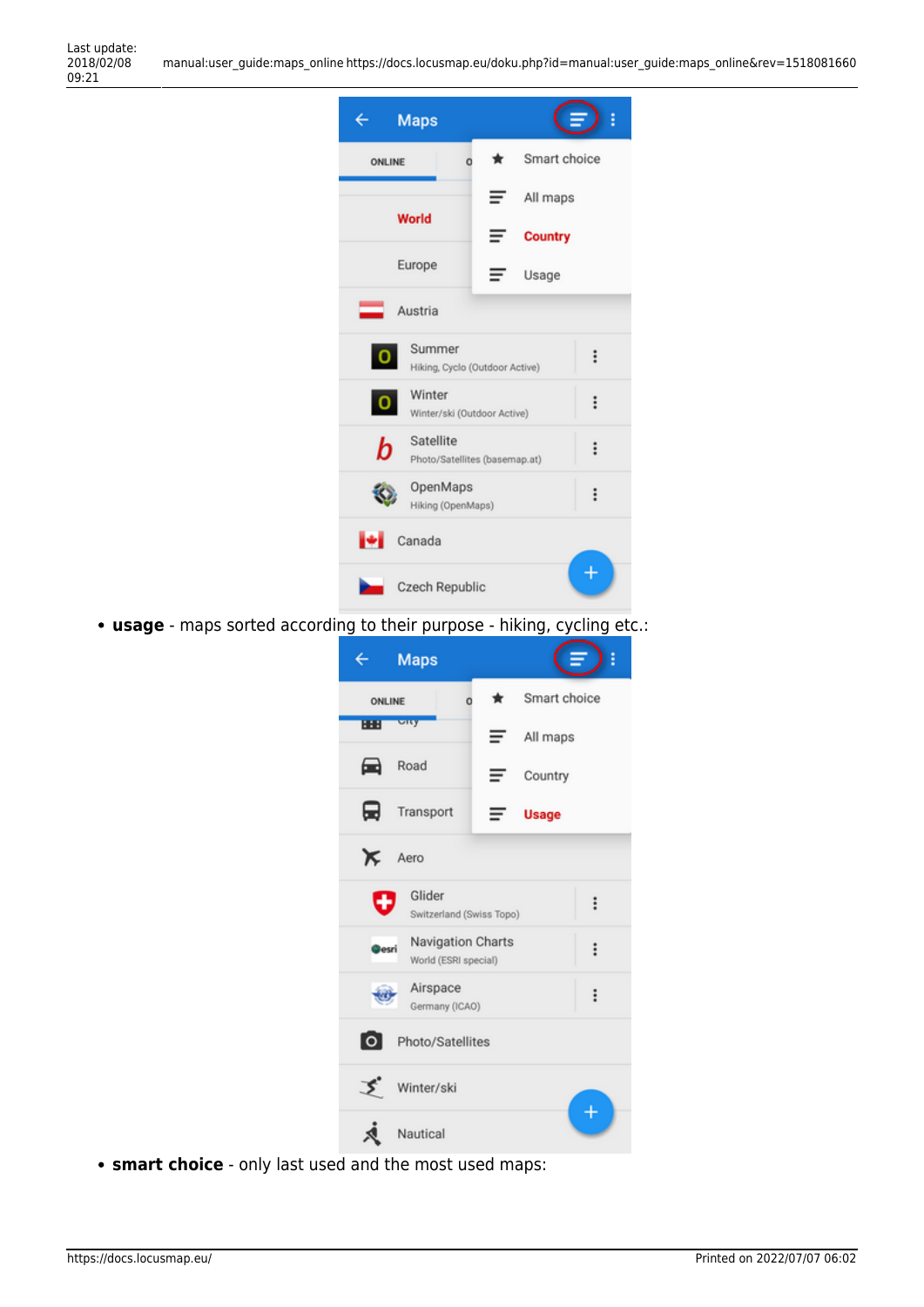

# **Displaying online maps**

**To display the needed map, select the group to unfold and tap the map.** The selected map name highlights red.

If you select a map for the first time, an **information screen** appears.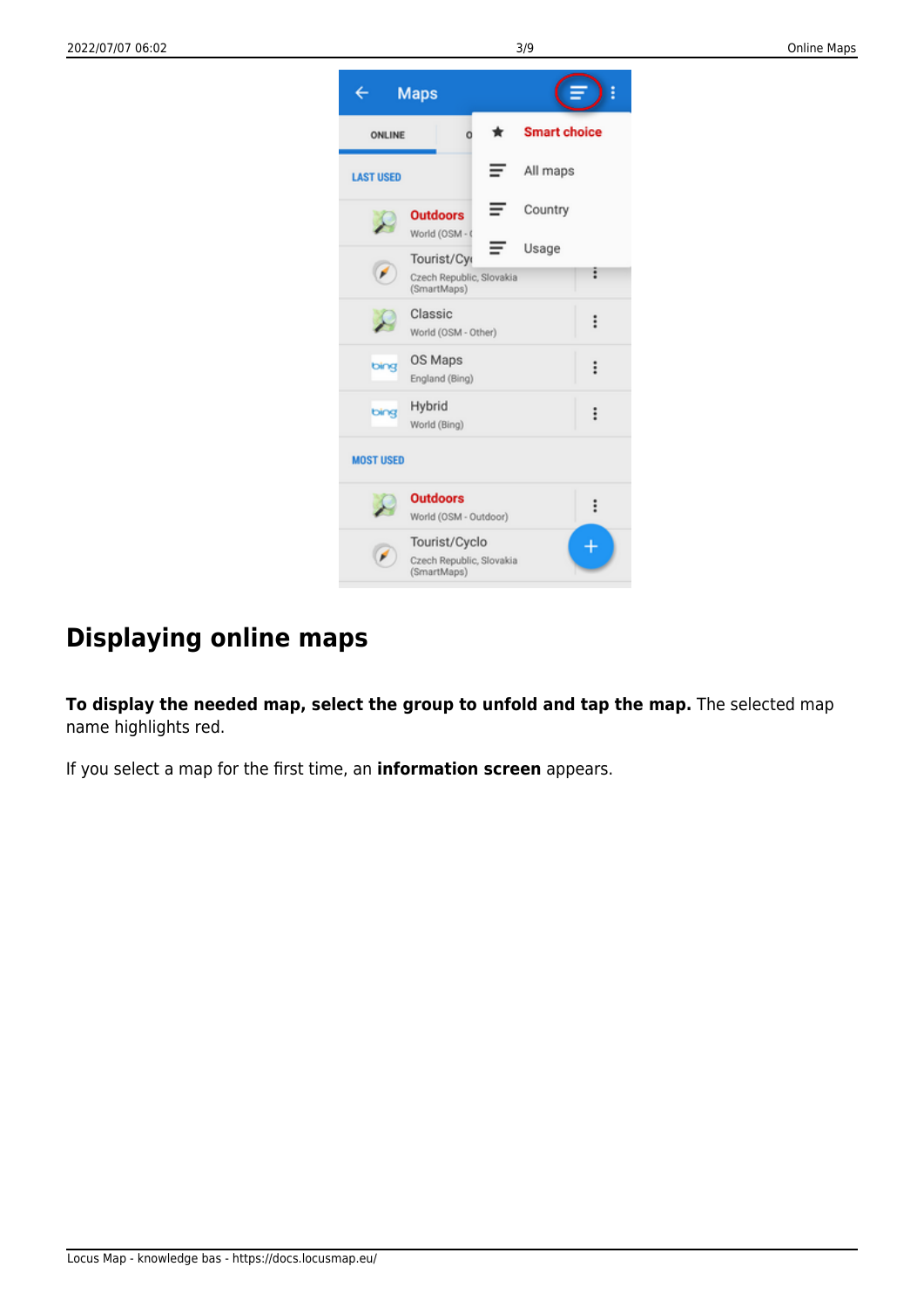|                   | X CANCEL<br><b>CONFIRM</b>                |
|-------------------|-------------------------------------------|
|                   |                                           |
| of selected maps: | I understand and respect the terms of use |
| <b>BASIC INFO</b> |                                           |
|                   | ZOOMS 0-18                                |
| COUNTRIES World   |                                           |
|                   | USAGE Cyclo, Hiking                       |
| <b>ONLINE</b>     |                                           |
| ONLINE USAGE Yes  |                                           |
| CAN BE CACHED Yes |                                           |
|                   | CACHE 9.0 MB                              |
|                   | VALID FOR Unlimited                       |

It contains an overview, the terms of use in online/offline modes and description. The  $\boldsymbol{i}$  info

**screen** is accessible also from the **action menu** at each map:

- **Basic info** available zooms, covered countries and usage (e.g. hiking, biking…)
- **Online** information whether the map is available for free or for subscription, if it can be cached into your phone memory (Locus/mapsOnline/map\*.sqll file - some maps especially from commercial providers cannnot be cached so it is necessary to have stable internet connection to display them), the current size of the cache in MB and its time validity
- **Offline** if the map is downloadable, daily download limit in number of map tiles, amount of tiles downloaded that day and speed limit (e.g. 2 tiles at once)
- **Description** map provider, author, terms of use, license etc.

To display the map, tap **Confirm**.

### **Customizing online map list**

The list of available online maps can seem too complex for somebody but it can be easily reduced so that the user sees only the maps he/she actually uses:

**• tap Settings** in the topbar *Action menu, select Available maps*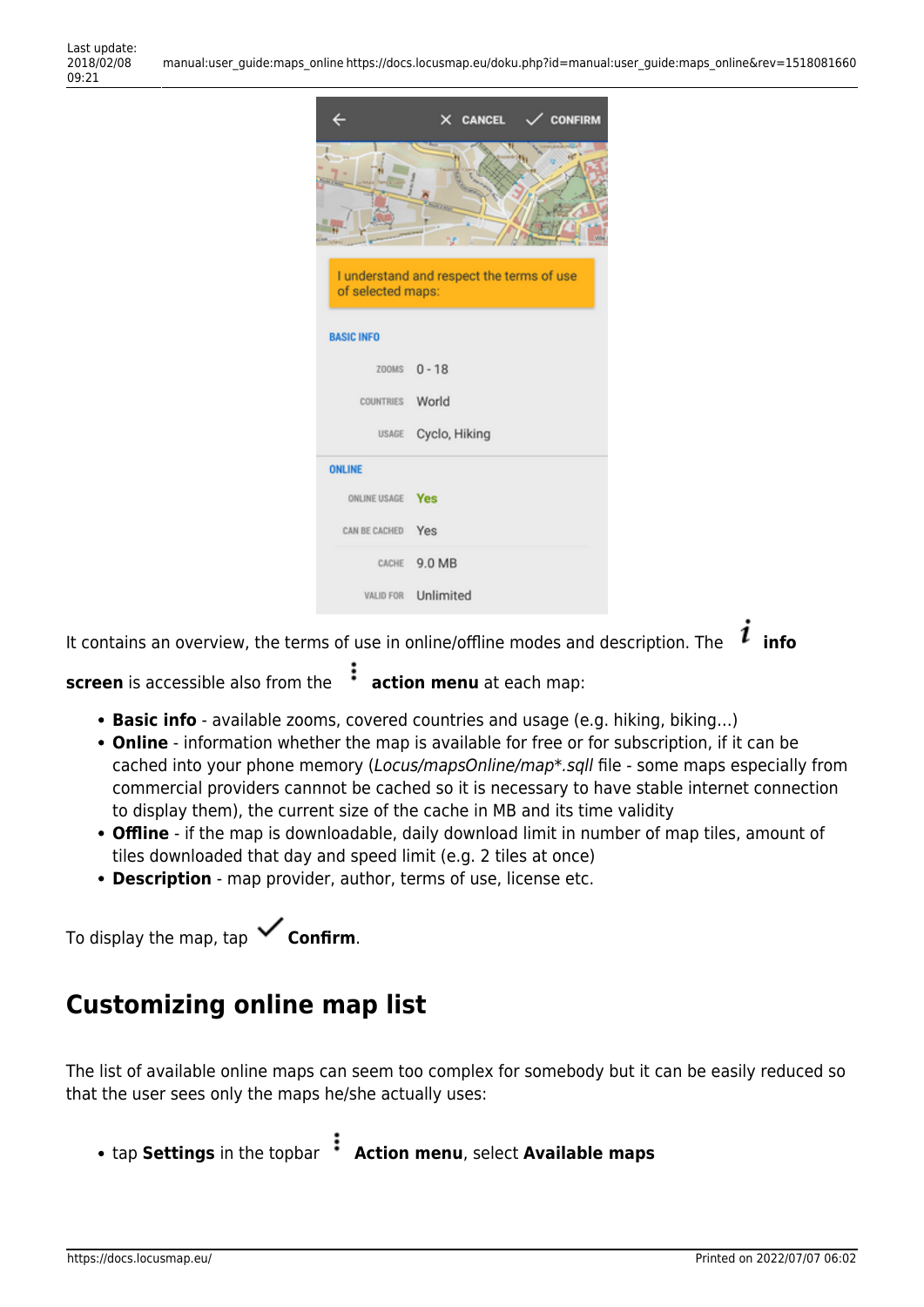

- Uncheck all you wish to hide.
- 

• another way how to hide a map from the list is to select the **N**Hide option from the **action menu** at each single map.

MTB Europe

Wanderreit

OpenHikingMap

Europe

Europe

Europe

Classic

OpenSeaMap

ÖPNVKarte

World

World

**OSM - OTHER** 

X

 $\overline{\smile}$ 

□

 $\overline{\mathbf{v}}$ 

☑

☑

✓

#### **Action menu button**

 $\vdots$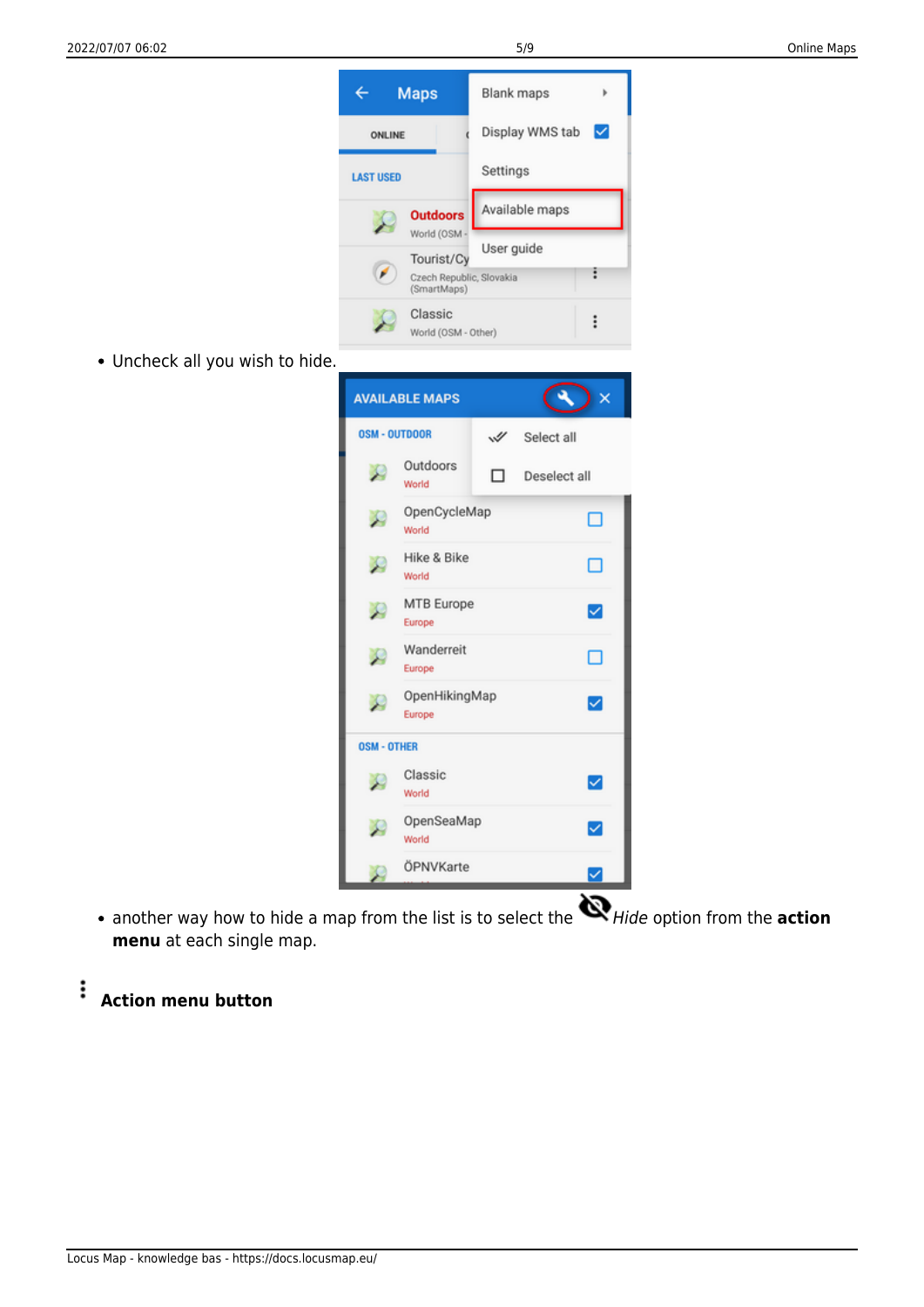

Each map has its own action menu, consisting of following items:

- **Details** display the **Information screen**
- **Download** launches [online map download](https://docs.locusmap.eu/doku.php?id=manual:user_guide:maps_download)
- Set 'Valid for'(visible only for cacheable maps) defines validity time for cached map tiles in hours. When the validity time expires, Locus Map caches a new map tile.
- **Clear Cache** deletes all cached tiles in your temporary storage
- **Pre-Paid** (only for Wanderreit maps) displays a form to fill in the pre-paid Wanderreit map code
- **Cancel subscription** cancels your Wanderreit map subscription
- **Hide** removes map from the list. It can be reversed in Map Settings.

# **Paid online maps**

Some maps (e.g. Outdooractive online or IGN online) are accessible only after payment for **subscription**. After displaying their detail screen and confirmation you are prompted to purchase some kind of subscription - monthly or annually. The purchase is processed via **[Locus Store](https://docs.locusmap.eu/doku.php?id=manual:user_guide:locus_store)**.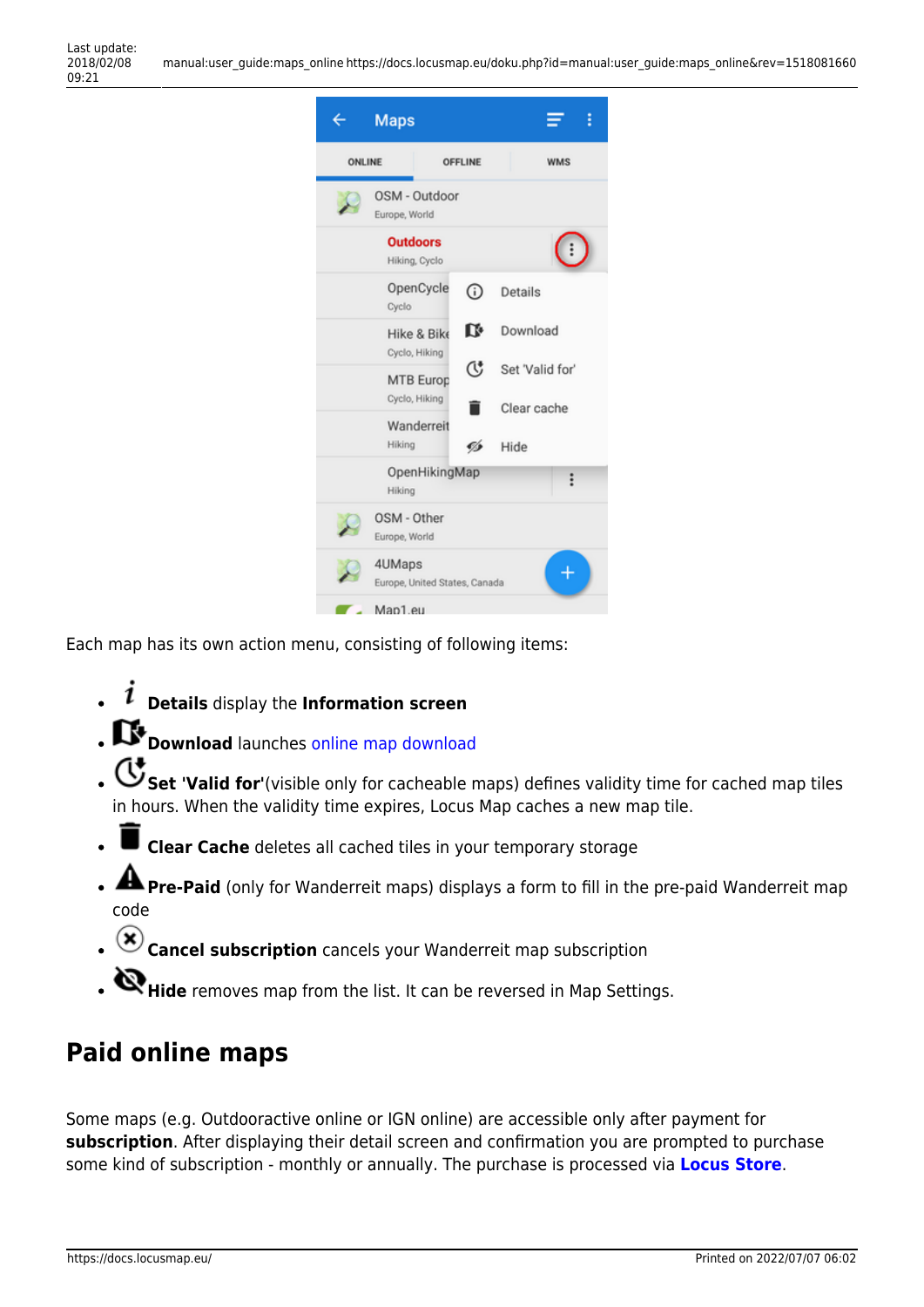

After submitting the payment the access is open.

# **Adding online maps**

If you miss some online map of your preference, you may look it up in the **[Locus Store](https://docs.locusmap.eu/doku.php?id=manual:user_guide:locus_store)**. So as to keep the online map offer in order, Locus Map stores some less known or less used online maps "aside" right there.

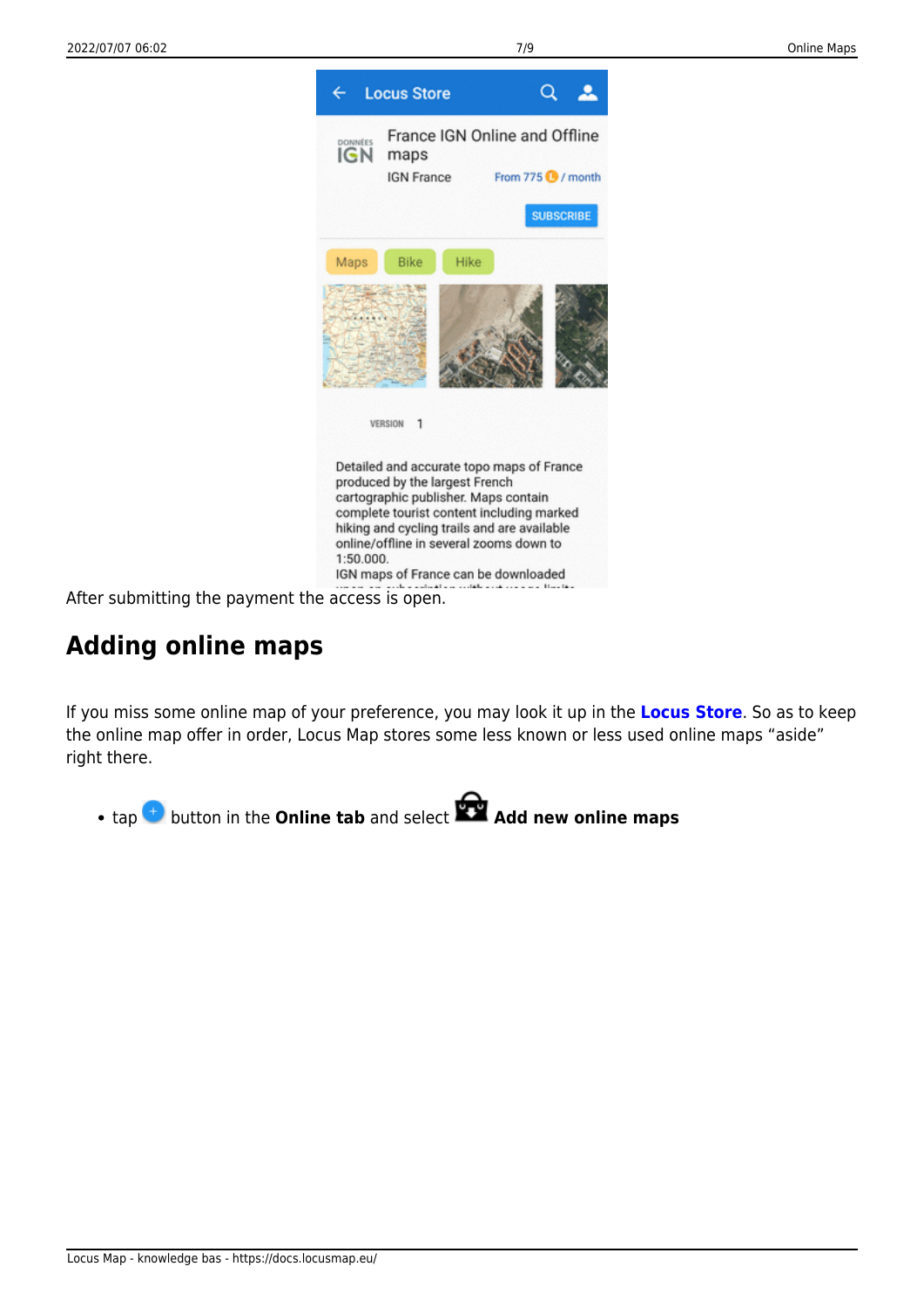| Maps                                          | i          |
|-----------------------------------------------|------------|
| ONLINE<br><b>OFFLINE</b>                      | <b>WMS</b> |
| OSM - Outdoor<br>Europe, World                |            |
| Outdoors<br>Hiking, Cyclo                     | ።          |
| OpenCycleMap<br>Cyclo                         | $\vdots$   |
| Hike & Bike<br>Cyclo, Hiking                  | $\vdots$   |
| <b>MTB</b> Europe<br>Cyclo, Hiking            | $\vdots$   |
| Wanderreit<br>Hiking                          | $\vdots$   |
| OpenHikingMap<br>Hiking                       | $\vdots$   |
| $OSM - C$<br>Add new online maps<br>Europe, W | G          |
| 4UMaps<br>Europe, United States, Canada       |            |
| Map1.eu                                       |            |

select your map in the Store and tap the blue button **ADD**



new online map appears in online tab of the Map manager

**Download of online maps** for offline use is referred to in an [individual chapter >>](https://docs.locusmap.eu/doku.php?id=manual:user_guide:maps_download).